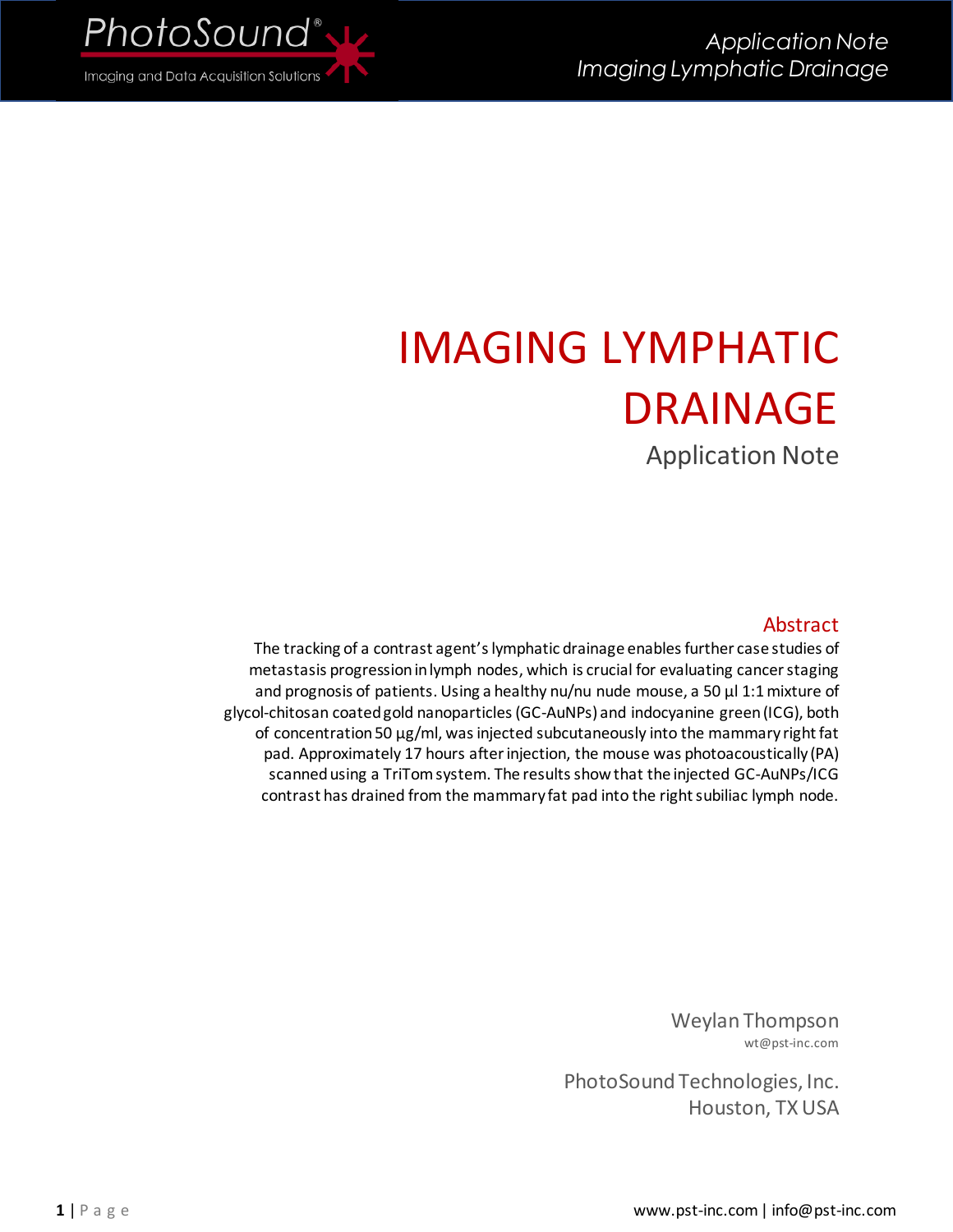PhotoSound<sup>®</sup>

Imaging and Data Acquisition Solutions

# Introduction

Malignant primary tumors spread cancerous cells by metastasizing through the lymphatic systemor through vasculature. The first lymph nodes that metastatic cells drain from the primary tumor are designated the sentinel lymph nodes [\[1\].](#page-2-0) In order to effectively track the progression of metastasis *in vivo* through noninvasive imaging techniques, an experiment that visualizes injected contrast drainage to the right subiliac lymph node [\(Figure 1\)](#page-1-0) is performed. This first study will drive future studies with cancer bearing mice and investigate how effectively metastasis can be tracked using contrast agent lymphatic drainage.



*Figure 1: (1) The location of the right subiliac lymph node in a mouse.* 

# <span id="page-1-0"></span>Materials and Methods

## Contrast Agent Synthesis

A 1:1 mixture of glycol-chitosan coated gold nanoparticles (GC-AuNPs) and indocyanine green (ICG) was used as a non-targeted dual-contrast agent. A sample of 50 µl ICG (Sigma Aldrich, St. Louis, MO) of concentration 50 µg/ml was mixed with a sample of 50 µl of GC-AuNPs of concentration 50 µg/ml, the recipe for the GC-AuNPs has been detailed by our collaborator[s \[2\].](#page-2-1) The contrast agent, of volume 50  $\mu$ l,

was injected into the mouse's right mammary fat pad 17 hours before imaging.

## Mouse Model

A healthy female nu/nu nude mouse [\(Charles River](https://www.criver.com/products-services/find-model/nunu-nude-mouse?region=3611)  [Laboratories,](https://www.criver.com/products-services/find-model/nunu-nude-mouse?region=3611) Wilmington, MA) was housed at the Georgia Institute of Technology's animal facility. The imaging procedure was approved by GIT's Institutional Animal Care and Use Committee (IACUC) and was performed in accordance with federal guidelines.

#### Imaging in vivo



*Figure 2: Mouse subject preparing to be scanned (A), the RSLN stained by the GC-AuNPs/ICG is identified (1). The mouse mounted into the TriTom's imaging chamber (B).*

<span id="page-1-1"></span>The contrast agent mixture is injected subcutaneously into the right 4<sup>th</sup> mammary fat pad of the mouse; 17 hours after injection, drainage can be visually observed to the right subiliac lymph node (RSLN)[\(Figure 2:](#page-1-1)A1). The TriTom imaging platform was prepared with the water in the imaging chamber at temperature  $T =$  $37.0 \pm 0.5$  °C. The mouse subject was anesthetized using isoflurane gas and placed into a mouse restrainer, resting on a pad heated to 37°C [\(Figure 2:](#page-1-1)A). The mouse holder is then mounted onto the rotational stage of the TriTom [\(Figure 2:](#page-1-1)B) with the anesthesia fed into the breathing cylinder through tubing. Several 3D PA tomography (PAT) scans were initiated, each rotating the mouse 360° while acquiring 360±5 frames of PA data, for multiple wavelengths between 690-900 nm. Fluorescence (FL) image data was simultaneously acquired during 770 nm excitation scan.

## PA and FL Reconstruction

The acquired PA data was reconstructed into 40x40x30 mm volumes with a voxel size of 0.1 mm using a filtered back projection method. The FL data was reconstructed